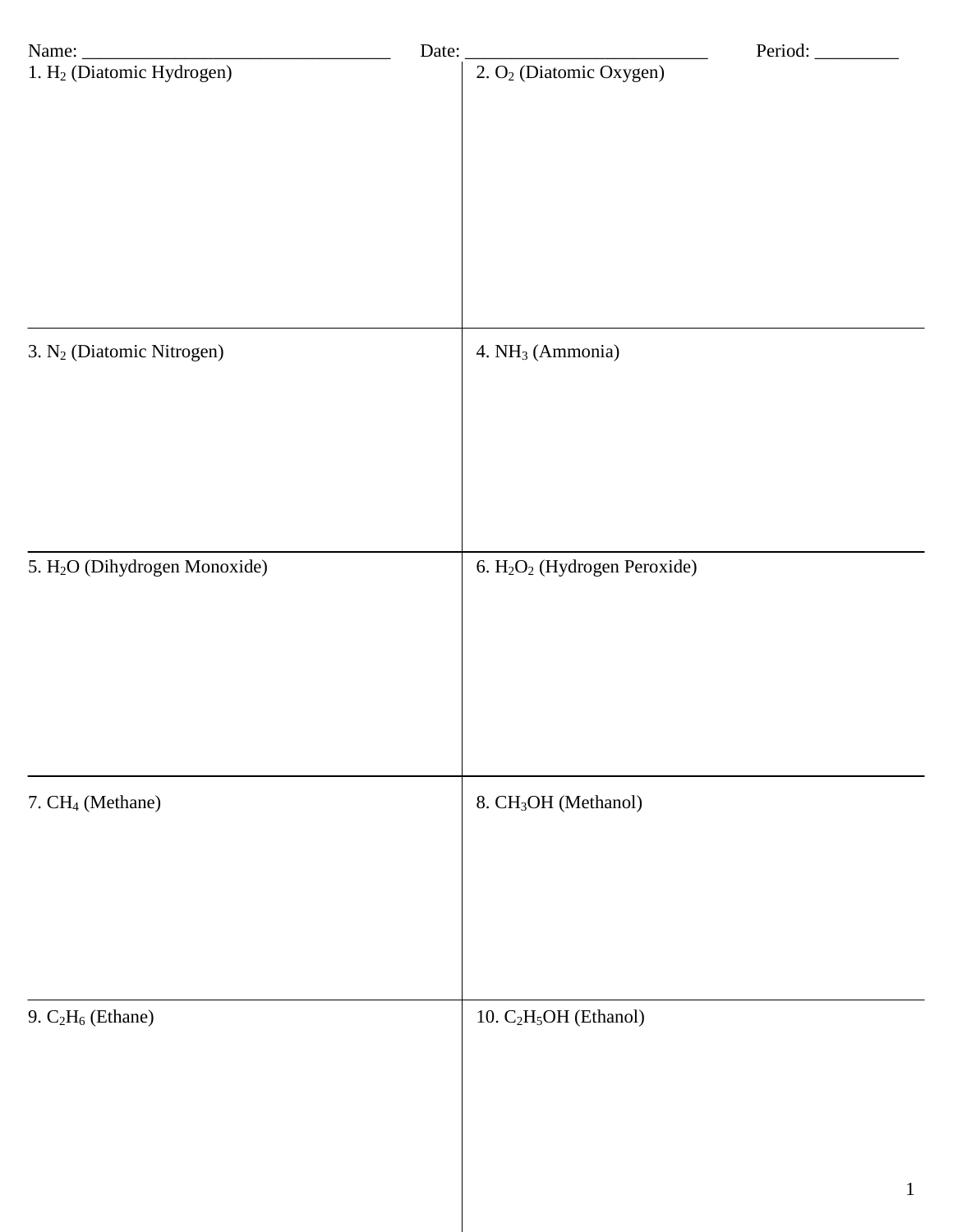| 11. $C_3H_8$ (Propane)      | 12. C <sub>3</sub> H <sub>7</sub> OH (Propanol)  |
|-----------------------------|--------------------------------------------------|
|                             |                                                  |
|                             |                                                  |
|                             |                                                  |
|                             |                                                  |
|                             |                                                  |
| 13. $C_4H_{10}$ (Butane)    | 14.C <sub>4</sub> H <sub>9</sub> OH (Butanol)    |
|                             |                                                  |
|                             |                                                  |
|                             |                                                  |
| 15. $C_2H_4$ (Ethylene)     | 16. $C_2H_2$ (Acetylene)                         |
|                             |                                                  |
|                             |                                                  |
|                             |                                                  |
|                             |                                                  |
| 17. KCN (Potassium Cyanide) | 18. C <sub>6</sub> H <sub>6</sub> (Benzene Ring) |
|                             |                                                  |
|                             |                                                  |
|                             |                                                  |
|                             |                                                  |
| 19. $C_3H_8O_3$ (Glycerol)  | 20. $C_6H_{12}O_6$ (Glucose)                     |
|                             |                                                  |
|                             |                                                  |
|                             |                                                  |
|                             | $\overline{2}$                                   |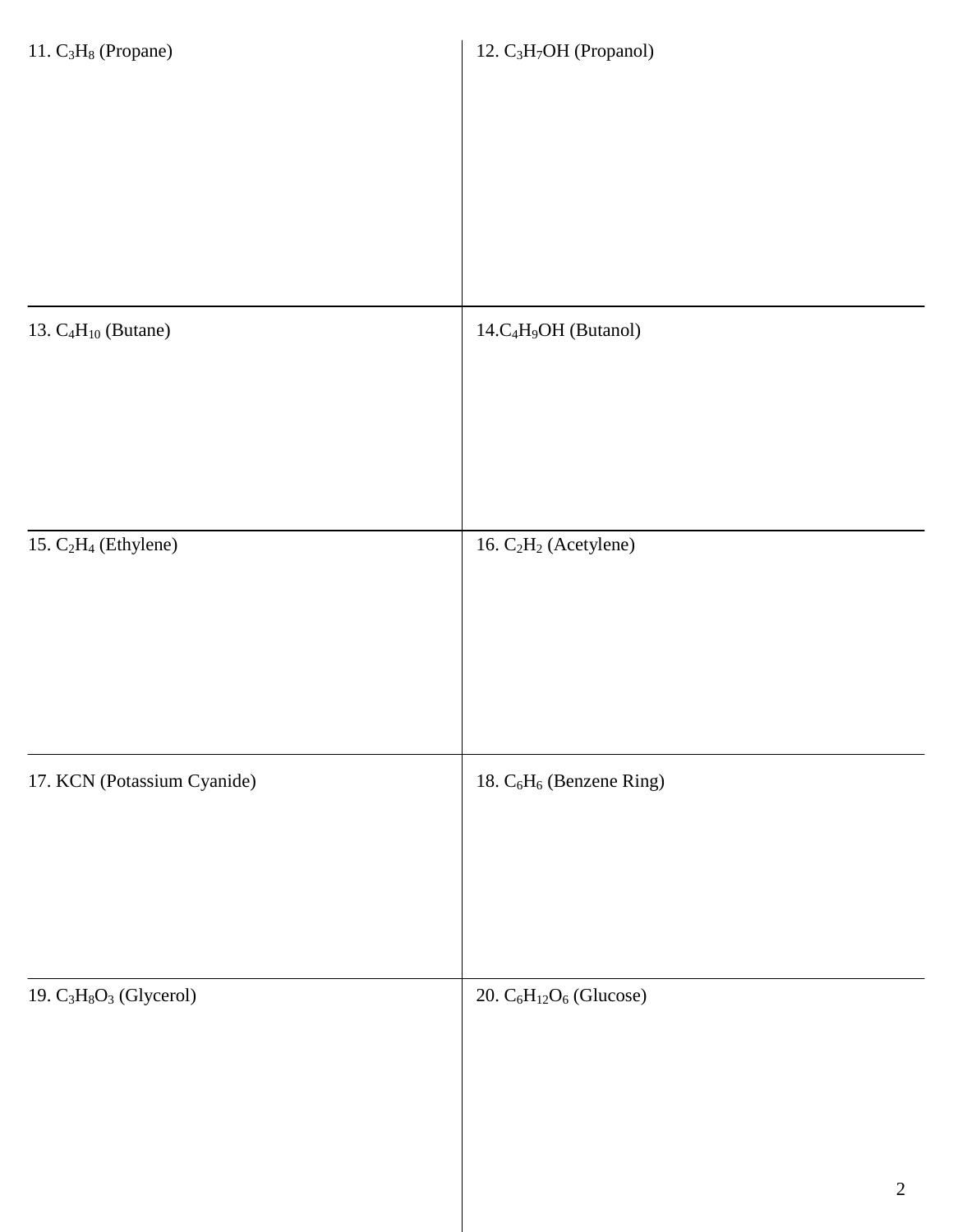## **Questions – Part 1**

- 1. What atoms/elements appear to be the most common in the structures that you built?
- 2. What do we call groups of elements combined together?
- 3. As you were building your molecules what connected each of the atoms (in the model)? What do we call a connection between two atoms/elements?
- 4. Of the elements/atoms used in the activity, which one had the ability to make the most connections with other atoms? Why do you think this is the case?
- 5. Looking at your various molecules which elements tended to be to the outside of the structure? The inside?
- 6. Explain the term organic. What do we call something that is not organic?

## **Questions – Part 2**

| <b>Element</b> | <b>Symbol</b> | <b>Color</b><br>(model) | $\mathbf{p}^+$ | n <sup>0</sup> | $\mathbf{e}$ | <b>Valence</b><br>electrons | Number of bonds able to make |
|----------------|---------------|-------------------------|----------------|----------------|--------------|-----------------------------|------------------------------|
|                |               |                         |                |                |              |                             |                              |
| Carbon         |               |                         |                |                |              |                             |                              |
| Hydrogen       |               |                         |                |                |              |                             |                              |
| Oxygen         |               |                         |                |                |              |                             |                              |
| Nitrogen       |               |                         |                |                |              |                             |                              |
| Phosphorous    |               |                         |                |                |              |                             |                              |
| Sulfer         |               |                         |                |                |              |                             |                              |
| Helium         |               | N/A                     |                |                |              |                             |                              |

## **Bonds**

- a. What subatomic particles make up bonds?
- b. How many electrons are there in a single bond?  $\Box$  A double bond?  $\Box$  A triple bond?
- c. Electrons in each element are located in energy levels around the nucleus of the atom. For stability, elements try to fill their outermost energy level with the maximum amount of electrons. What is name of the outermost level of electrons?
- d. What role does the outer level play in bonding?